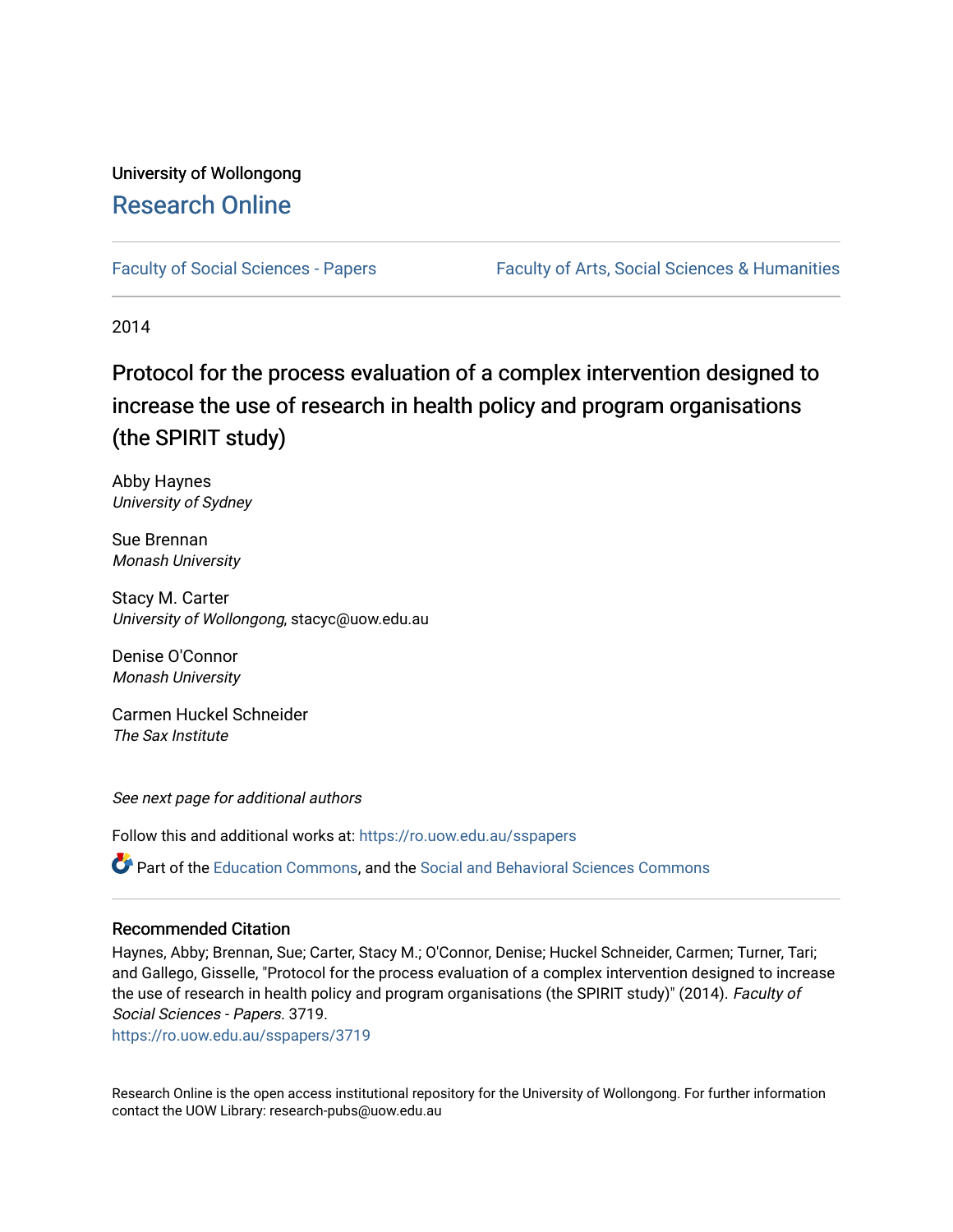# Protocol for the process evaluation of a complex intervention designed to increase the use of research in health policy and program organisations (the SPIRIT study)

# **Abstract**

Background Process evaluation is vital for understanding how interventions function in different settings, including if and why they have different effects or do not work at all. This is particularly important in trials of complex interventions in `real world' organisational settings where causality is difficult to determine. Complexity presents challenges for process evaluation, and process evaluations that tackle complexity are rarely reported. This paper presents the detailed protocol for a process evaluation embedded in a randomised trial of a complex intervention known as SPIRIT (Supporting Policy In health with Research: an Intervention Trial). SPIRIT aims to build capacity for using research in health policy and program agencies. Methods We describe the flexible and pragmatic methods used for capturing, managing and analysing data across three domains: (a) the intervention as it was implemented; (b) how people participated in and responded to the intervention; and (c) the contextual characteristics that mediated this relationship and may influence outcomes. Qualitative and quantitative data collection methods include purposively sampled semi-structured interviews at two time points, direct observation and coding of intervention activities, and participant feedback forms. We provide examples of the data collection and data management tools developed. Discussion This protocol provides a worked example of how to embed process evaluation in the design and evaluation of a complex intervention trial. It tackles complexity in the intervention and its implementation settings. To our knowledge, it is the only detailed example of the methods for a process evaluation of an intervention conducted as part of a randomised trial in policy organisations. We identify strengths and weaknesses, and discuss how the methods are functioning during early implementation. Using `insider' consultation to develop methods is enabling us to optimise data collection while minimising discomfort and burden for participants. Embedding the process evaluation within the trial design is facilitating access to data, but may impair participants' willingness to talk openly in interviews. While it is challenging to evaluate the process of conducting a randomised trial of a complex intervention, our experience so far suggests that it is feasible and can add considerably to the knowledge generated.

# Keywords

complex, intervention, designed, increase, research, health, policy, program, organisations, (the, spirit, study), process, evaluation, protocol

# **Disciplines**

Education | Social and Behavioral Sciences

# Publication Details

Haynes, A., Brennan, S., Carter, S. M., O'Connor, D., Huckel Schneider, C., Turner, T. & Gallego, G. (2014). Protocol for the process evaluation of a complex intervention designed to increase the use of research in health policy and program organisations (the SPIRIT study). Implementation Science, 9 (1), 113-124.

# Authors

Abby Haynes, Sue Brennan, Stacy M. Carter, Denise O'Connor, Carmen Huckel Schneider, Tari Turner, and Gisselle Gallego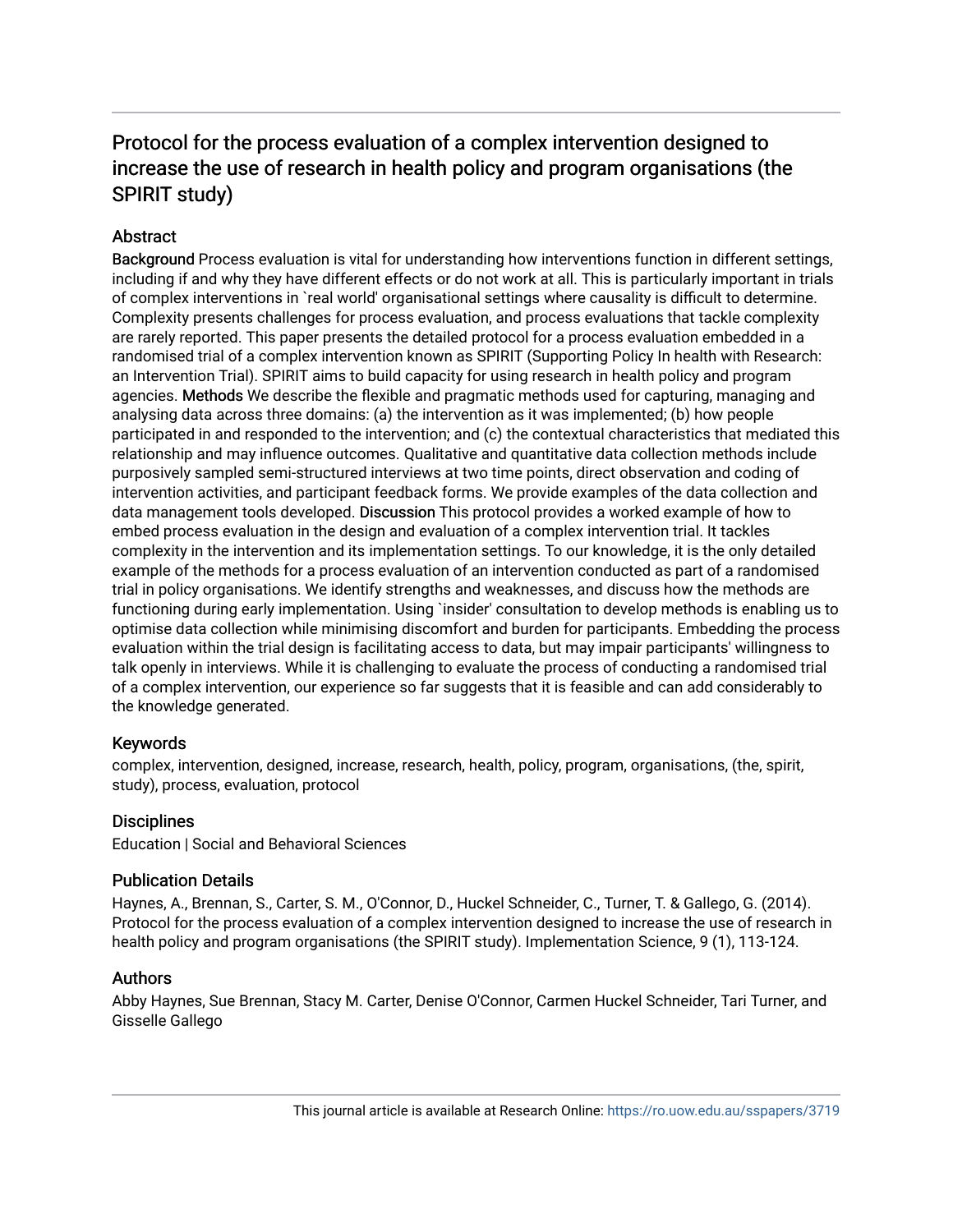# **STUDY PROTOCOL CONSUMING THE CONSUMING OPEN ACCESS**



# Protocol for the process evaluation of a complex intervention designed to increase the use of research in health policy and program organisations (the SPIRIT study)

Abby Haynes<sup>1\*</sup>, Sue Brennan<sup>2</sup>, Stacy Carter<sup>3</sup>, Denise O'Connor<sup>2</sup>, Carmen Huckel Schneider<sup>1,4</sup>, Tari Turner<sup>5,2</sup>, Gisselle Gallego<sup>6,7</sup> and the CIPHER team

# Abstract

Background: Process evaluation is vital for understanding how interventions function in different settings, including if and why they have different effects or do not work at all. This is particularly important in trials of complex interventions in 'real world' organisational settings where causality is difficult to determine. Complexity presents challenges for process evaluation, and process evaluations that tackle complexity are rarely reported. This paper presents the detailed protocol for a process evaluation embedded in a randomised trial of a complex intervention known as SPIRIT (Supporting Policy In health with Research: an Intervention Trial). SPIRIT aims to build capacity for using research in health policy and program agencies.

**Methods:** We describe the flexible and pragmatic methods used for capturing, managing and analysing data across three domains: (a) the intervention as it was implemented; (b) how people participated in and responded to the intervention; and (c) the contextual characteristics that mediated this relationship and may influence outcomes. Qualitative and quantitative data collection methods include purposively sampled semi-structured interviews at two time points, direct observation and coding of intervention activities, and participant feedback forms. We provide examples of the data collection and data management tools developed.

**Discussion:** This protocol provides a worked example of how to embed process evaluation in the design and evaluation of a complex intervention trial. It tackles complexity in the intervention and its implementation settings. To our knowledge, it is the only detailed example of the methods for a process evaluation of an intervention conducted as part of a randomised trial in policy organisations. We identify strengths and weaknesses, and discuss how the methods are functioning during early implementation. Using 'insider' consultation to develop methods is enabling us to optimise data collection while minimising discomfort and burden for participants. Embedding the process evaluation within the trial design is facilitating access to data, but may impair participants' willingness to talk openly in interviews. While it is challenging to evaluate the process of conducting a randomised trial of a complex intervention, our experience so far suggests that it is feasible and can add considerably to the knowledge generated.

Keywords: Process evaluation, Complex intervention, Implementation, Knowledge exchange, Health policy, Organisational change, Capacity building, Qualitative methods, Developmental evaluation, Framework analysis

\* Correspondence: [abby.haynes@saxinstitute.org.au](mailto:abby.haynes@saxinstitute.org.au) <sup>1</sup>

<sup>1</sup>Sax Institute, 235 Jones Street, Ultimo, NSW 2007, Australia

Full list of author information is available at the end of the article



<sup>© 2014</sup> Haynes et al.; licensee BioMed Central Ltd. This is an Open Access article distributed under the terms of the Creative Commons Attribution License [\(http://creativecommons.org/licenses/by/4.0\)](http://creativecommons.org/licenses/by/4.0), which permits unrestricted use, distribution, and reproduction in any medium, provided the original work is properly credited. The Creative Commons Public Domain Dedication waiver [\(http://creativecommons.org/publicdomain/zero/1.0/](http://creativecommons.org/publicdomain/zero/1.0/)) applies to the data made available in this article, unless otherwise stated.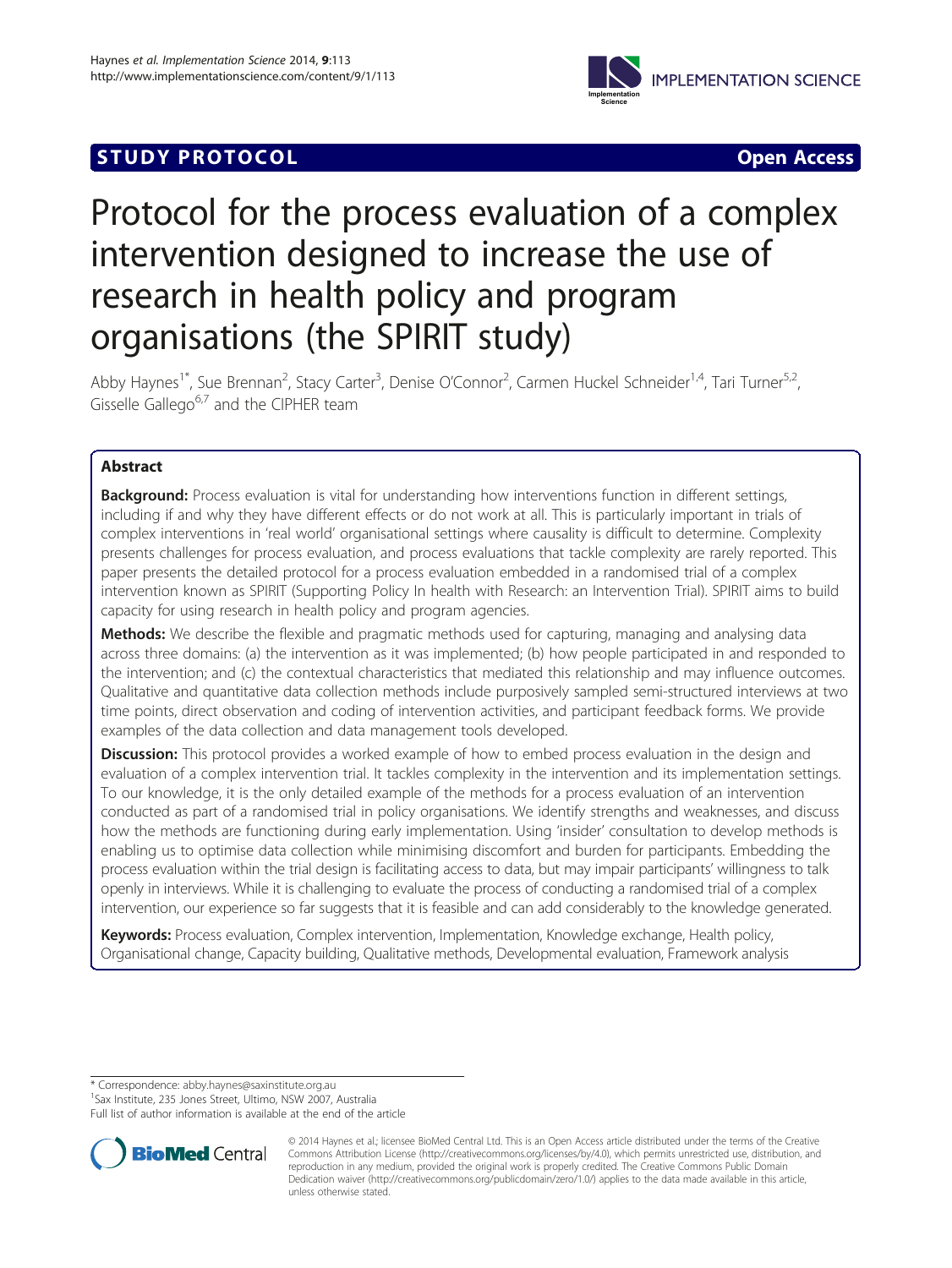#### Background

There is global interest in ensuring that health policy and program development is informed by reliable research [[1\]](#page-12-0). Previous studies have improved our understanding of the constraints that policymakers and program developers face in their efforts to use research [[2](#page-12-0)-[4](#page-12-0)], and tools have been developed to support these efforts [\[5\]](#page-12-0), but there is still little evidence about what strategies are most effective in building individual or organisational capacity to use research more effectively [[6,7\]](#page-12-0). Even less is known about how and why such strategies work and what makes them effective in one context but not another [[8\]](#page-12-0). SPIRIT (Supporting Policy In health with Research: an Intervention Trial) was developed to address this pressing need (see Additional file [1](#page-12-0) for a glossary of terms used in this article) [[9\]](#page-12-0).

#### Supporting Policy In health with Research: an Intervention Trial (SPIRIT)

SPIRIT is testing the effects of a year-long multicomponent intervention designed to increase the capacity of health policy agencies to use research. SPIRIT uses a stepped wedge cluster randomised trial design. Six government agencies that develop and implement state-wide or national health policies and programs located in Sydney, Australia, will receive the intervention. Between 15 to 60 staff are expected to participate at each site. All agencies receive six intervention components: (i) audit, feedback and goal setting; (ii) a leadership program; (iii) organisational support for research; (iv) the opportunity to test systems for accessing research and reviews; (v) research exchanges; and (vi) educational symposia for staff. The development of these components was informed by change principles, as shown in Table [1.](#page-4-0)

The components include content that is tailored to suit the interests and needs of each agency but have standardised essential elements (i.e., the hypothesised 'active ingredients' of the intervention). We assume that, for the intervention to be optimally effective, the essential elements of each component should be delivered in each agency. The design of the SPIRIT intervention is based on a program logic model which outlines how the intervention is hypothesised to bring about change. Proximal and distal outcomes include:

1. Organisational capacity to use research (individual knowledge and skills; staff perceptions of the value of research; and organisational support for the use of research as demonstrated through leadership support, policies, tools and systems);

- 2. Research engagement actions (accessing and appraising research; generating new analyses and research including evaluation of current programs and policies; and interacting with researchers);
- 3. Research use (the different ways research informs policy or program work).

The outcome measures comprise an online survey and two structured interviews. A detailed description of SPIRIT, including the program logic model, is available online at <http://bmjopen.bmj.com/content/4/7/e005293.full#F1> [\[9\]](#page-12-0).

#### Process evaluation of interventions to increase the use of research in health policy and program agencies

A detailed process evaluation is being conducted as part of the evaluation of SPIRIT. High quality process evaluations are critical for interpreting the outcomes of trials of complex interventions [[10,11](#page-12-0)] where there is seldom a clear causal chain [[12,13\]](#page-12-0). Process evaluations are increasingly used in trials of complex interventions [\[12,14-16\]](#page-12-0), including those that seek to change professional behaviours in complex settings [[17-19](#page-13-0)].

#### Aims and objectives

The primary aim of the process evaluation is to describe how the SPIRIT intervention works in different settings, including if and why it has different effects or does not work at all. This will help us interpret the outcomes of the SPIRIT trial and optimise the design of future interventions. We conceptualise this work as focusing on the interaction between three Domains: 1. the intervention as it was implemented; 2. how people participated in and responded to the intervention; and 3. the contextual characteristics that mediated this relationship. Our specific objectives address each of these Domains as follows:

- 1. To document how the intervention was implemented, and the extent to which it was implemented as intended over time and across different intervention settings, including the degree to which essential elements were delivered (implementation fidelity). This allows us to see implementation successes or failures that may affect outcomes. (Domain 1: Implementation).
- 2. To describe how people participated in and responded to the intervention, including any variations across the settings [\[17,20](#page-13-0)]. This enables us to critique the program design and delivery, and helps with the interpretation of study outcomes. (Domain 2: Participation and response).
- 3. To describe the contexts in which the intervention was delivered and explore contextual factors that may influence the delivery or impact of the intervention, and the outcomes. This provides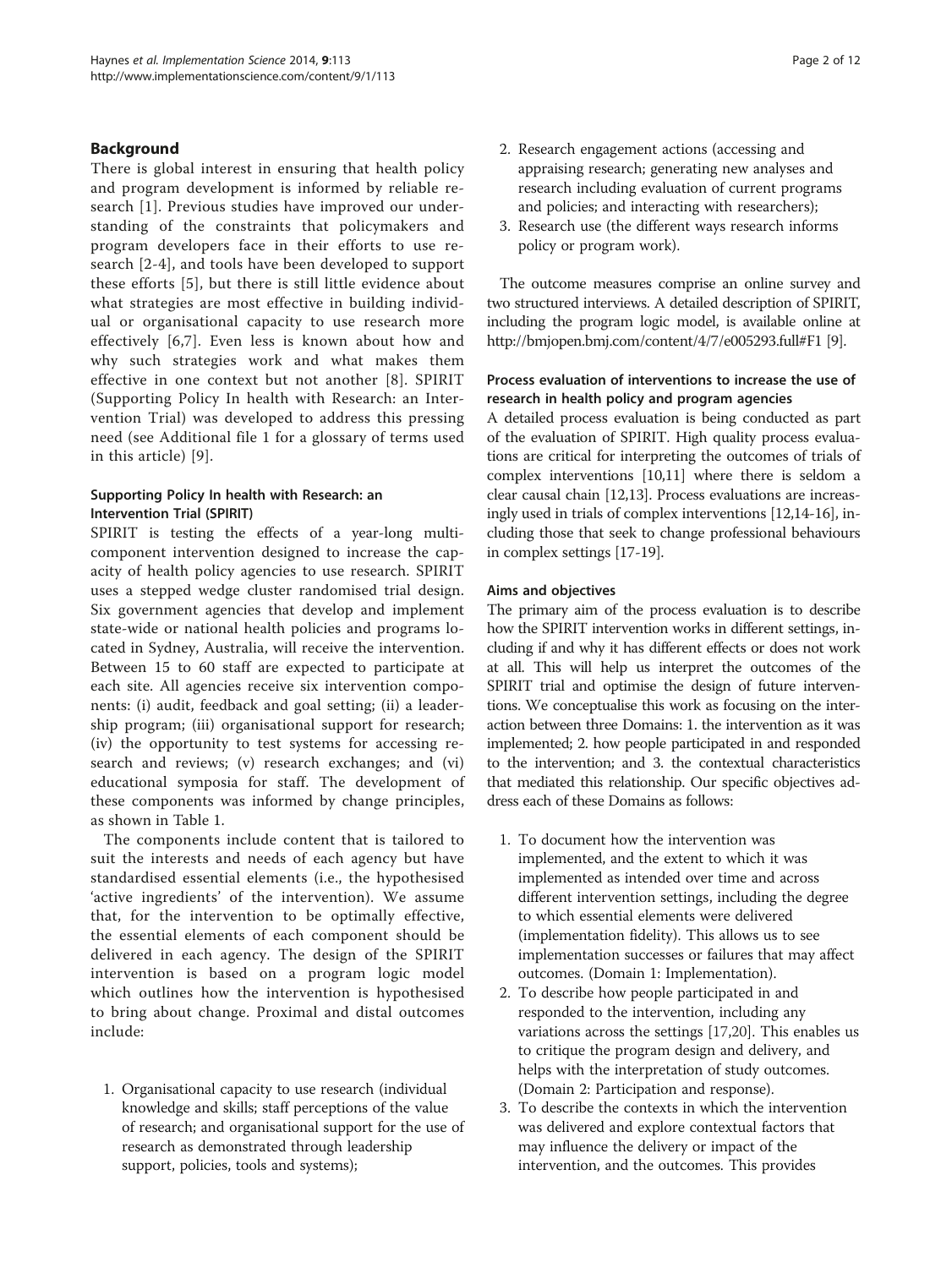| Intervention components              | Subcomponents                                                                              | Change principles underpinning each subcomponent                        |  |  |  |
|--------------------------------------|--------------------------------------------------------------------------------------------|-------------------------------------------------------------------------|--|--|--|
| 1. Audit, feedback                   | a. Feedback forum                                                                          | · Engages agencies in owning and driving the program                    |  |  |  |
| and goal setting                     |                                                                                            | · Provides feedback about current practice                              |  |  |  |
|                                      |                                                                                            | • Provides a clear rationale for change                                 |  |  |  |
|                                      | b. Intervention selection                                                                  | • Develops agreement about concrete and specific change goals           |  |  |  |
|                                      |                                                                                            | • Is tailored to focus on the agency's priorities                       |  |  |  |
|                                      | c. Identification of other strategies                                                      | • Develops agreement about concrete and specific change goals           |  |  |  |
|                                      | d. Mid-intervention                                                                        | · Engages agencies in owning and driving the program                    |  |  |  |
|                                      | feedback                                                                                   | • Monitors and provides feedback about change during the intervention   |  |  |  |
|                                      | e. SPIRIT newsletter                                                                       | • Monitors and provides feedback about change during the intervention   |  |  |  |
| 2. Leadership                        | a. Supporting organisational                                                               | • Addresses systems, operations, structures and relations               |  |  |  |
| program                              | use of evidence                                                                            | • Engages agencies in owning and driving the program                    |  |  |  |
|                                      |                                                                                            | • Develops agreement about concrete and specific change goals           |  |  |  |
|                                      | b. Leading organisational<br>change                                                        | • Provides self-education opportunities and access to resources         |  |  |  |
|                                      |                                                                                            | • Recognises the expertise of participants                              |  |  |  |
|                                      |                                                                                            | • Is interactive with a focus on shared reflection and problem solving  |  |  |  |
|                                      |                                                                                            | · Uses credible, dynamic experts as presenters                          |  |  |  |
| 3. Organisational                    | a. Quarterly email                                                                         | · Engages agencies in owning and driving the program                    |  |  |  |
| support for<br>research              | endorsement from CEO                                                                       | • Uses champions to model and promote the use of evidence from research |  |  |  |
|                                      |                                                                                            | • Monitors and provides feedback about change during the intervention   |  |  |  |
|                                      | b. Access to WebCIPHER                                                                     | • Provides self-education opportunities and access to resources         |  |  |  |
|                                      |                                                                                            | • Uses champions to model and promote the use of evidence from research |  |  |  |
|                                      | c. Resources for improving<br>agency's use of research                                     | • Provides self-education opportunities and access to resources         |  |  |  |
|                                      |                                                                                            | • Provides opportunity for rehearsal and practice                       |  |  |  |
| 4. Opportunity to test               | a. Brokered commission of a<br>rapid review, evaluation<br>plan or linked data<br>analysis | • Provides opportunity for rehearsal and practice                       |  |  |  |
| systems for<br>accessing research    |                                                                                            | · Is tailored to focus on the agency's priorities                       |  |  |  |
| and reviews<br>(brokered services)   |                                                                                            | • Recognises the expertise of participants                              |  |  |  |
|                                      |                                                                                            | • Provides self-education opportunities and access to resources         |  |  |  |
| 5. Research exchange                 | a. Interactive forum                                                                       | • Is tailored to focus on the agency's priorities                       |  |  |  |
|                                      |                                                                                            | • Recognises the expertise of participants                              |  |  |  |
|                                      |                                                                                            | • Is interactive with a focus on shared reflection and problem solving  |  |  |  |
|                                      |                                                                                            | • Provides self-education opportunities and access to resources         |  |  |  |
|                                      |                                                                                            | • Uses champions to model and promote the use of evidence from research |  |  |  |
|                                      |                                                                                            | • Uses credible, dynamic experts as presenters                          |  |  |  |
|                                      | b. Summary of systematic<br>reviews                                                        | • Is tailored to focus on the agency's priorities                       |  |  |  |
|                                      |                                                                                            | • Provides self-education opportunities and access to resources         |  |  |  |
| 6. Educational<br>symposia for staff | a. Valuing research<br>symposium                                                           | • Recognises the expertise of participants                              |  |  |  |
|                                      |                                                                                            | • Is interactive with a focus on shared reflection and problem solving  |  |  |  |
|                                      |                                                                                            | • Provides self-education opportunities and access to resources         |  |  |  |
|                                      |                                                                                            | • Uses champions to model and promote the use of evidence from research |  |  |  |
|                                      |                                                                                            | • Uses credible, dynamic experts as presenters                          |  |  |  |
|                                      | b. Agencies can chose two                                                                  | • Recognises the expertise of participants                              |  |  |  |
|                                      | symposia from: Access to<br>research/Appraising<br>research/Evaluation/                    | • Is interactive with a focus on shared reflection and problem solving  |  |  |  |
|                                      |                                                                                            | • Provides self-education opportunities and access to resources         |  |  |  |
|                                      | Working with researchers                                                                   | • Uses champions to model and promote the use of evidence from research |  |  |  |
|                                      |                                                                                            | • Uses credible, dynamic experts as presenters                          |  |  |  |
|                                      |                                                                                            |                                                                         |  |  |  |

## <span id="page-4-0"></span>Table 1 SPIRIT intervention components, subcomponents, and change principles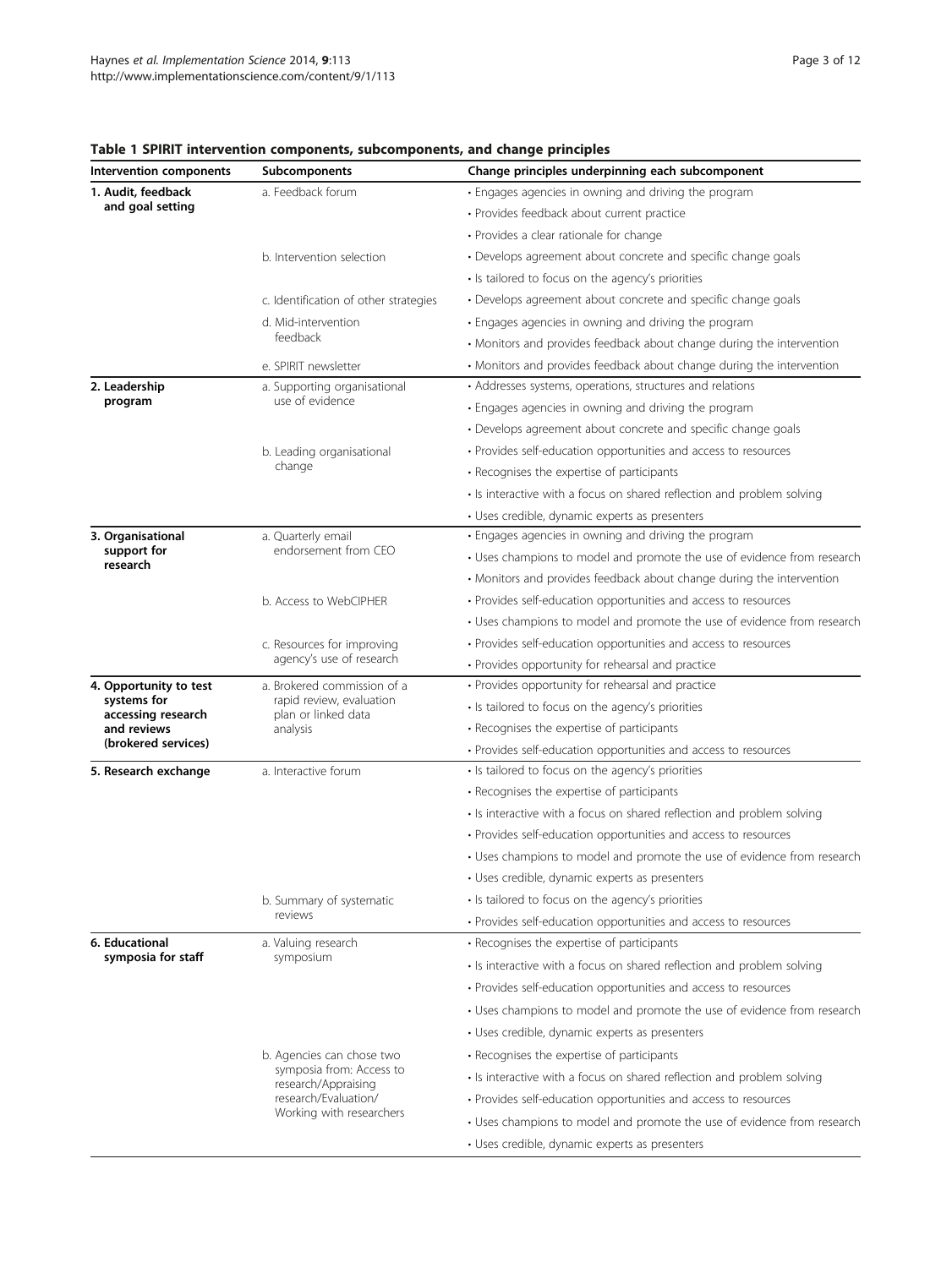evidence about 'real world' feasibility and may enable findings to be transferred to other contexts [[21](#page-13-0)-[23\]](#page-13-0). It may also explain intentional and unintentional differences in delivery. Reflecting on the relationship between organisational context and how each agency used the program to address local needs may have implications for future program design and delivery. (Domain 3: Context).

In addition, we address a fourth objective required for new interventions in which the program theory is untested and the process evaluation is designed from scratch rather than employing piloted methods:

- 4. To explore how well the theory underpinning the intervention was (a) realised in the design and
	- (b) delivered in each participating agency:
	- (a)We will collect data that confirms, refutes or adds nuance to the constructs and relationships proposed in the SPIRIT Action Framework. This model was used as the basis for designing and testing SPIRIT intervention strategies (Redman S, Turner T, Davies HTO, Williamson A, Haynes A, Brennan S, Milat A, O'Connor D, Blyth F, Jorm L: The SPIRIT Action Framework: A structured approach to selecting and testing strategies to increase the use of research in policy, submitted).
	- (b)We will explore whether the essential elements captured and delivered the change principles which informed them (theoretical fidelity). This includes assessing whether the elements thought to be essential appeared to be essential in real world contexts, describing how well they delivered the program's change principles, and developing hypotheses about how amended or different essential elements might have better delivered the change principles. This information can inform future intervention development. Details of the development and testing of essential elements during this trial will be reported separately.

## Methods/Design

The process evaluation is being conducted as an integral part of the trial in each of the six participating agencies. An evaluation officer leads the work, including data collection and management. She works with a small multidisciplinary sub-team of investigators who designed the process evaluation, and who continue to monitor its implementation and contribute to the ongoing data analysis. This team is not involved in the design or implementation of the intervention.

The development of the Domains, research questions and data collection methods (including the use of interview questions, feedback form items, observation frame questions and draft indexing categories, which are discussed later) were informed by the SPIRIT study aims and change principles, and the literature on process evaluation [[10-12,16](#page-12-0)-[18,20-22,24-26](#page-13-0)], research utilisation [[7,](#page-12-0)[27-34](#page-13-0)], adult and organisational learning [\[35](#page-13-0)-[40](#page-13-0)], and complex systems theory [\[14,](#page-12-0)[41-43](#page-13-0)].

#### Process evaluation design

We have designed a mixed methods process evaluation: gathering quantitative measures of intervention activities (such as numbers of participants and delivered components) [\[26](#page-13-0)], and qualitative exploration of the interaction between the intervention, how people experience it, and the contextual characteristics of the six organisations in which it is being delivered [[44,45\]](#page-13-0). Table [2](#page-6-0) provides an overview of these activities, which are discussed in more detail below.

Our approach incorporates aspects of developmental evaluation [\[46,47\]](#page-13-0). Traditional process evaluation tends to align with program logic models and focus largely on documenting key aspects of these linear and predictive pathways. Developmental evaluation takes a more emergent perspective, assuming that implementation within complex organisational systems will be unpredictable and will result in local adaptation, which may be more appropriate for achieving the intended program goals in that context. This approach focuses on reflective learning at every stage of the evaluation, adapting evaluation questions and data collection methods as the program is implemented, and feeding them back into an evolving trial design. This is appropriate when trialling complex strategies that are untested, producing uncertainty about what will work, where, and with whom; and when new questions, challenges, and opportunities are likely to surface [[46,47\]](#page-13-0). Core aspects of SPIRIT are intended to be standardised, so process evaluation data will not be fed back to the intervention implementation team during the trial. Nevertheless, we hypothesise SPIRIT staff and providers are likely to adapt (intentionally and unintentionally) as they interact with participants and respond to contextual opportunities and constraints. The developmental evaluation perspective helps us see this variation as more than non-adherence to the implementation plan: it is expected emergence. Thus we are exploring why expert providers make particular in-situ changes, and striving to learn from how different strategies play out. These data are collated and analysed to support post-trial critical reflection and recommendations for optimising future interventions.

Ethical approval for the trial and the process evaluation was granted by the University of Western Sydney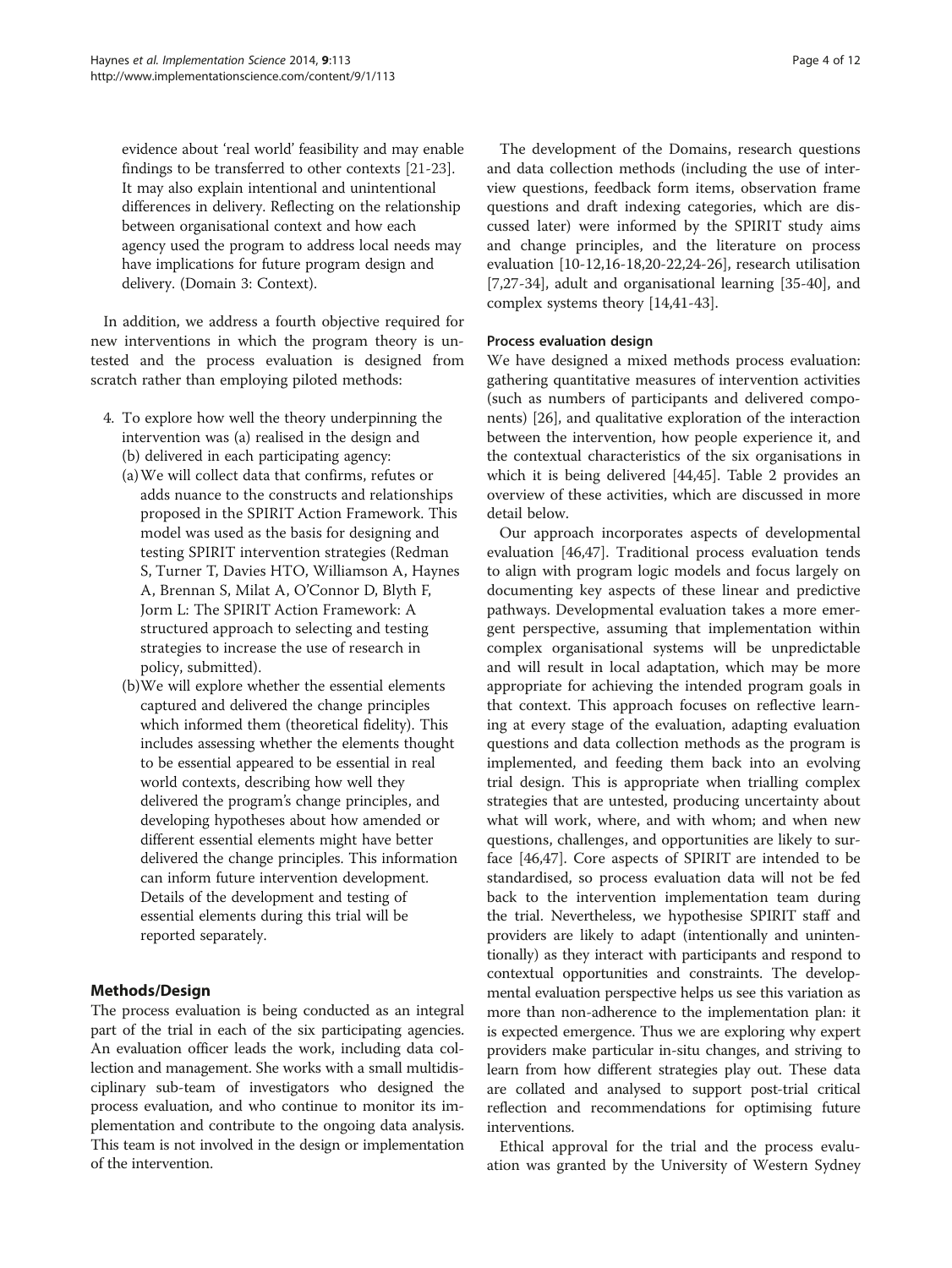| <b>Process evaluation</b><br>domains | <b>Research questions</b>                                                                                                                                                  | Core information sought                                                                                                                                                                                                                                                                                                           | Data type                                          | Data source                                                    | <b>Record kept</b>                                                       |  |  |  |
|--------------------------------------|----------------------------------------------------------------------------------------------------------------------------------------------------------------------------|-----------------------------------------------------------------------------------------------------------------------------------------------------------------------------------------------------------------------------------------------------------------------------------------------------------------------------------|----------------------------------------------------|----------------------------------------------------------------|--------------------------------------------------------------------------|--|--|--|
| Domain 1:<br>Implementation          | 1. How was the intervention<br>implemented in each<br>agency? Including:                                                                                                   | Intervention components<br>selected and how agencies<br>asked that they be tailored                                                                                                                                                                                                                                               | Updates                                            | SPIRIT staff implementing<br>the intervention                  | Fieldnotes and memos -<br>data indexed in NVivo                          |  |  |  |
|                                      | a. What components were<br>delivered?                                                                                                                                      | What was delivered in each agency,<br>including: which components;                                                                                                                                                                                                                                                                | Structured observation                             | Intervention sessions                                          | Completed checklists -<br>data input in spreadsheet                      |  |  |  |
|                                      | b. To what extent were the<br>essential elements implemented?                                                                                                              | delivery format; provider recruitment<br>and preparation; learning materials;<br>the fidelity with which essential<br>elements were delivered; any<br>changes to the plan, and<br>follow-up activities                                                                                                                            | Email information                                  | SPIRIT trial coordinator's<br>records                          | Collated spreadsheet data<br>on email delivery                           |  |  |  |
|                                      |                                                                                                                                                                            |                                                                                                                                                                                                                                                                                                                                   | Knowledge brokering<br>records                     | SPIRIT staff delivering<br>brokered services                   | Brokered service assessment form                                         |  |  |  |
| and response                         | <b>Domain 2:</b> Participation 2. How did people interact<br>with the intervention?                                                                                        | Session participation and responses,<br>including: roles of attendees,<br>proportion of invitees who<br>attended; nature of participation<br>(types and extent of interaction)                                                                                                                                                    | Pre-session sign-in<br>and consent process         | Participants attending<br>each session                         | Completed sign-in/consent sheets -no.s<br>and roles input in spreadsheet |  |  |  |
|                                      | What were their levels of<br>participation and satisfaction?                                                                                                               |                                                                                                                                                                                                                                                                                                                                   | Semi-structured and<br>structured observation      | Intervention sessions                                          | Completed checklist, fieldnotes and<br>memos - data indexed in NVivo     |  |  |  |
|                                      | 3. What effects that are not<br>captured by the outcome                                                                                                                    | Participants' evaluation<br>of intervention sessions                                                                                                                                                                                                                                                                              | Self-reported evaluation<br>feedback               | Participants attending<br>each session                         | Completed feedback forms - data<br>input in spreadsheet                  |  |  |  |
|                                      | measures did the intervention<br>have (including unexpected<br>effects)?                                                                                                   |                                                                                                                                                                                                                                                                                                                                   | Informal conversations<br>after sessions           | Liaison Person and ad hoc<br>participants                      | Fieldnotes - data indexed in NVivo                                       |  |  |  |
|                                      |                                                                                                                                                                            | How participants and the<br>organisational system responded<br>to the intervention overall<br>(including unexpected effects)                                                                                                                                                                                                      | Interviews                                         | Purposively sampled<br>participants, Liaison<br>Person and CFO | Audio recordings, transcripts and<br>memos - data indexed in NVivo       |  |  |  |
|                                      |                                                                                                                                                                            |                                                                                                                                                                                                                                                                                                                                   | Interviews, meetings and<br>informal conversations | SPIRIT intervention<br>staff and providers                     | Fieldnotes and memos - data<br>indexed in NVivo                          |  |  |  |
| Domain 3: Context                    | 4. What was the context<br>of the agencies in which<br>the intervention was                                                                                                | Immediate characteristics of<br>session delivery context<br>(site, facilities, etc.)                                                                                                                                                                                                                                              | Structured observation                             | Intervention sessions                                          | Completed checklist fieldnotes<br>data input in spreadsheet              |  |  |  |
|                                      | implemented?                                                                                                                                                               | Organisational context: (i) agency<br>culture, (ii) agenda-setting &<br>prioritisation, (iii) leadership<br>styles & perceptions of leaders,<br>(iv) how research & other information<br>is valued, accessed & used, (v) barriers<br>and enablers to using research, (vi)<br>other contextual factors that may<br>affect outcomes | Semi-structured<br>observation                     | Intervention sessions                                          | Audio recordings, fieldnotes and<br>memos - data indexed in NVivo        |  |  |  |
|                                      |                                                                                                                                                                            |                                                                                                                                                                                                                                                                                                                                   | Interviews                                         | Purposively sampled<br>participants                            | Audio recordings, transcripts and<br>memos - data indexed in NVivo       |  |  |  |
|                                      |                                                                                                                                                                            |                                                                                                                                                                                                                                                                                                                                   | Interviews, meetings and<br>informal conversations | SPIRIT staff implementing<br>the intervention                  | Audio recordings, fieldnotes and<br>memos - data indexed in NVivo        |  |  |  |
| <b>Across domains</b>                | 5. How might the relationships between the program, the people and the context in each agency have shaped variations in these effects?<br>Analytic synthesis of above data |                                                                                                                                                                                                                                                                                                                                   |                                                    |                                                                |                                                                          |  |  |  |
|                                      | 6. What lessons can we derive from this study that might be relevant for other interventions and settings?                                                                 |                                                                                                                                                                                                                                                                                                                                   |                                                    |                                                                |                                                                          |  |  |  |

## <span id="page-6-0"></span>Table 2 Process evaluation domains, research questions and data collection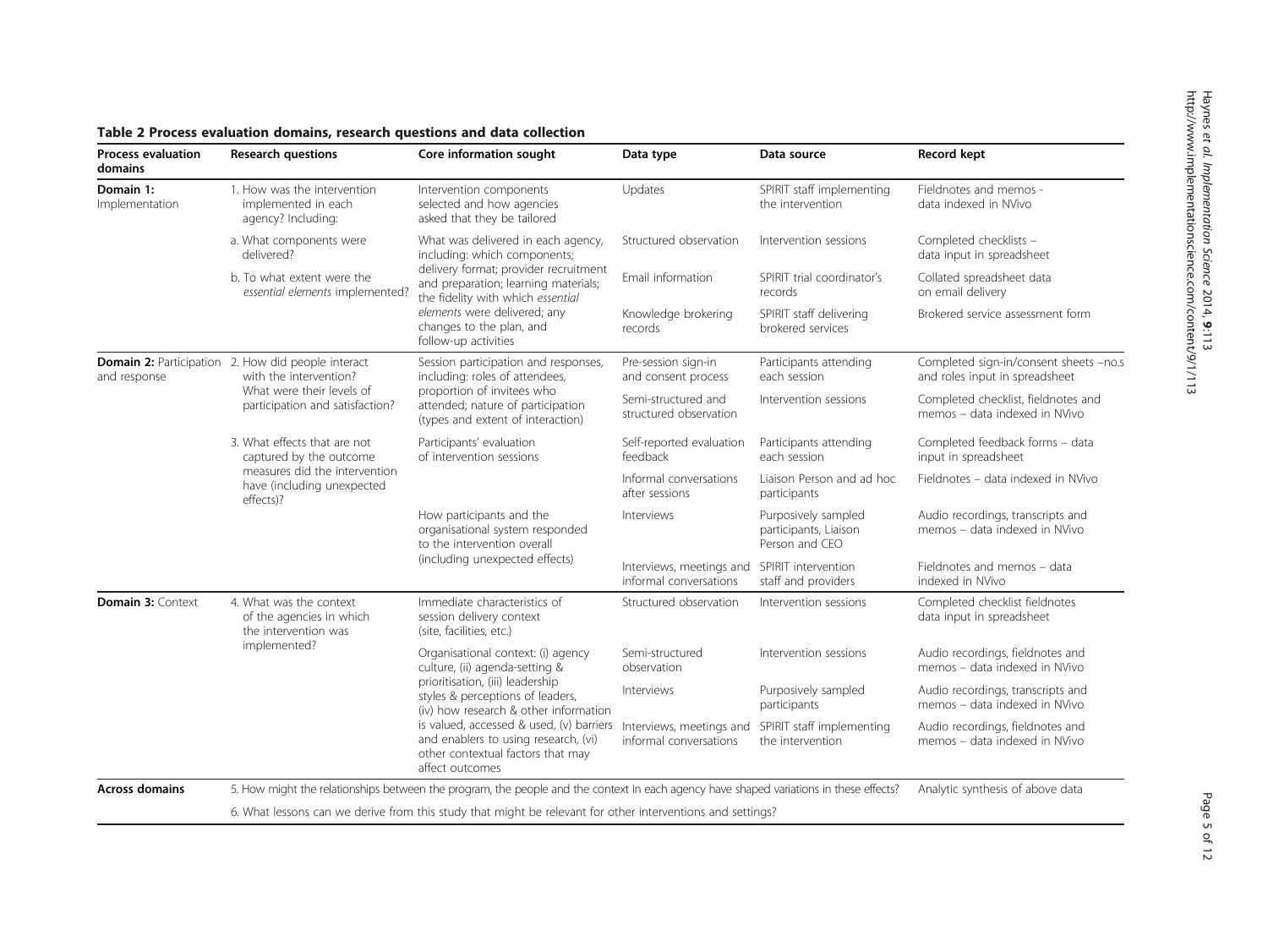Human Research Ethics Committee, approval number H8970. Written informed consent is obtained from all study participants. Participant interviews are transcribed and de-identified. All data is kept confidential. The methods for monitoring and documenting intervention session delivery and obtaining participant feedback were piloted in a non-participant health centre within a government department before the trial began.

#### Data collection

#### Domain 1: Implementation

Documentation of the intervention delivery is informed by the work of Bellg, Borrelli and colleagues who have developed frameworks for measuring intervention fidelity of individual health behaviour change treatments [[22,25\]](#page-13-0). These frameworks were reviewed pragmatically for (a) applicability to the SPIRIT intervention change principles and (b) utility for our aims. Given the intervention's complexity, the use of external content experts to deliver the program, and the likelihood of local tailoring, some items were adapted for improved fit, some were discarded (e.g., those that assessed participants' comprehension and ability to perform skills), and a few were added (e.g., details of how interaction and reflective learning should be facilitated). Table [3](#page-8-0) shows the final items (phrased as guiding questions) and the data collection strategies used for each.

As shown in Table [2,](#page-6-0) four types of data are collected under Domain 1:

- 1. Updates from SPIRIT intervention staff: The evaluation officer meets regularly with SPIRIT staff who are working with agencies and external providers. Updates cover on-going developments regarding the selection of intervention components and tailored content, including what choices are made and why; and variations in processes used to recruit and brief providers. The evaluation officer attends weekly SPIRIT staff meetings and so is able to monitor operational processes, including why revisions are made to implementation plans.
- 2. Structured observation for fidelity assessment: Intervention delivery checklists are used to document core information about each session (dates, duration, etc.) and the extent to which each component's essential elements are delivered. Checklists are scored quantitatively where possible and completed by the evaluation officer in each session using direct observation backed by digital audio recording. A scoring guide defines criteria for each essential element. A list of the essential elements and the participant feedback form for each session are sent to the session providers a week before delivery. See Additional file [2](#page-12-0) for an example of the delivery

checklist used for the SPIRIT Leadership Program session 'Supporting organisational use of evidence.'

- 3. Email information: The SPIRIT trial coordinator keeps records of the content and dates of emails sent by SPIRIT staff (invitations to participate in sessions and in outcome measurement surveys) and by agency staff (CEO endorsements and invitations as above).
- 4. Knowledge brokering records: We use existing monitoring and evaluation processes for the brokered intervention component (component 4 in Table [1\)](#page-4-0). These comprise standardised quality assurance interviews with the person at the agency commissioning the product, and the lead of the research team that develops the product. Interviews take place six months after the completion of the work and ask for reflections on the brokering process (satisfaction, efficiency), level of contact between the agency and the research team, and the utility of the final product [\[48\]](#page-13-0).

#### Domain 2: Participation and response

Six types of data are collected to meet the Domain 2 objectives:

- 1. Pre-session sign-in and consent: Participants are asked to sign in at the beginning of sessions, state their job title/position and give or decline consent for process evaluation data collection (digital recording and note-taking). Information about professional roles allows us to document different types of reach and participation in each agency.
- 2. Semi-structured and structured observation: The evaluation officer observes and digitally records intervention sessions. The delivery checklist (described above) is used to collate structured information about participation and responses to SPIRIT. Descriptive field notes are taken to supply supporting data (e.g., examples of body language or interactions that illustrate the quality of participation) and to record information the checklist does not cover, such as how participants appear to interact with session contents, providers, and with each other; plus any contributions that might help answer our research questions. Notes are marked to indicate potentially valuable comments that should be verified using the audio recording. Immediately after each session, these notes are entered into a semi-structured session memo template in order to synthesise key aspects of the data and link it to other sources, and to explore hypotheses that will inform further data collection.
- 3. Self-reported evaluation feedback: Participants are asked to complete anonymous feedback forms immediately after intervention sessions. Session-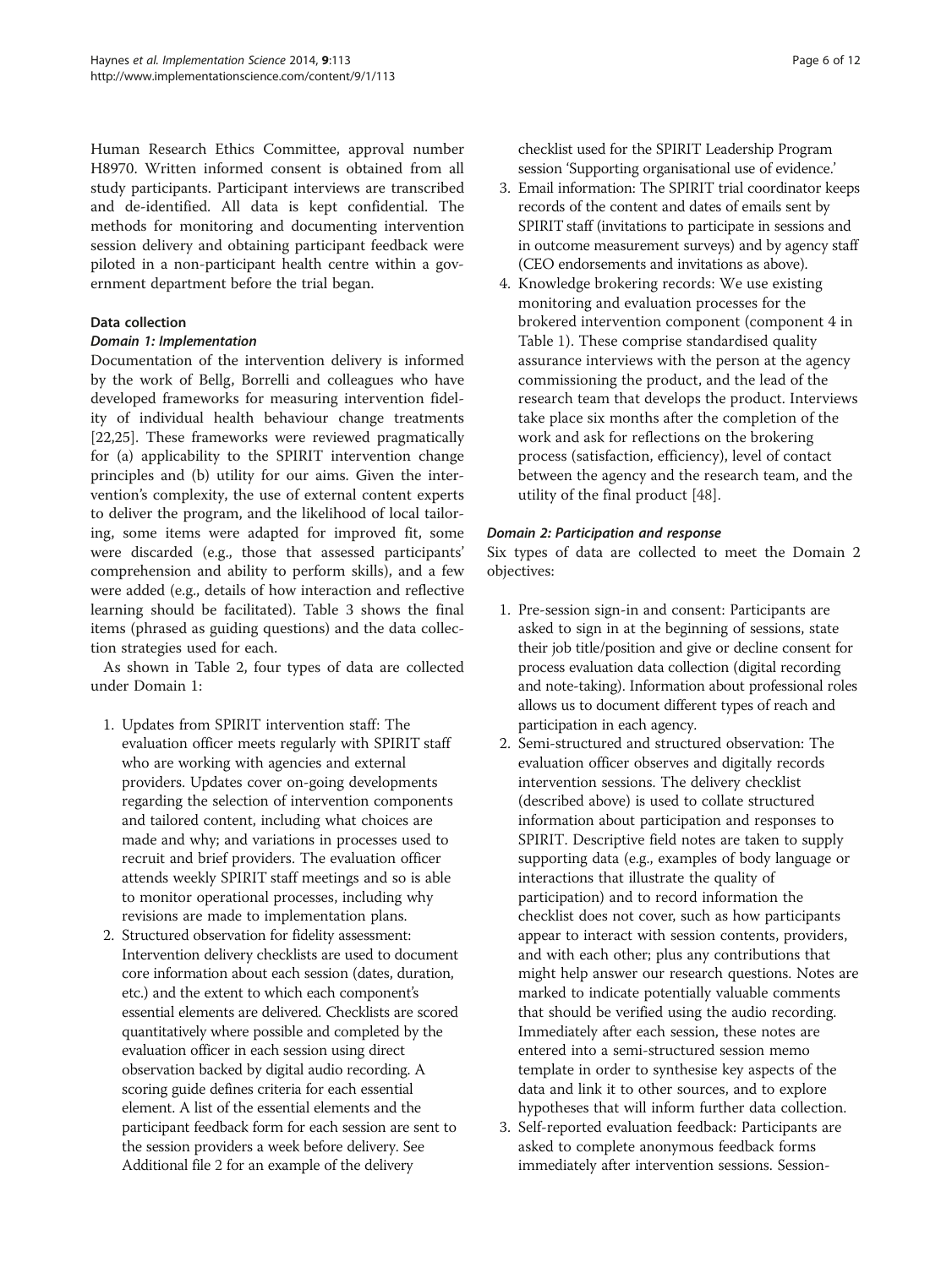#### <span id="page-8-0"></span>Table 3 Framework for documenting intervention implementation

| Intervention implementation questions used to quide                                                                                                                   | Data sources                                    |                                       |                                         |                         |                           |  |  |
|-----------------------------------------------------------------------------------------------------------------------------------------------------------------------|-------------------------------------------------|---------------------------------------|-----------------------------------------|-------------------------|---------------------------|--|--|
| the documentation of intervention implementation                                                                                                                      | <b>SPIRIT team:</b><br>engagement<br>and design | <b>SPIRIT team:</b><br>implementation | Intervention<br>session<br>observations | Participant<br>feedback | Participant<br>interviews |  |  |
| Intervention design                                                                                                                                                   |                                                 |                                       |                                         |                         |                           |  |  |
| 1. What was the planned number & length of intervention<br>sessions/activities, and their distribution and duration<br>over time? Who were the targeted participants? | ✓                                               |                                       |                                         |                         |                           |  |  |
| 2. What theoretical model/theory-of-change were the strategies based on?                                                                                              | ✓                                               |                                       |                                         |                         |                           |  |  |
| 3. What essential elements were to be delivered in each component?                                                                                                    | ✓                                               | ✓                                     |                                         |                         |                           |  |  |
| Intervention providers                                                                                                                                                |                                                 |                                       |                                         |                         |                           |  |  |
| 4. What selection process was used to identify providers?<br>What were the credentials of providers?                                                                  | ✓                                               |                                       |                                         |                         |                           |  |  |
| 5. What training, guidance or information did providers<br>receive (what was the content and format, and<br>were there any changes over time?)?                       | ✓                                               |                                       |                                         |                         |                           |  |  |
| Recruitment                                                                                                                                                           |                                                 |                                       |                                         |                         |                           |  |  |
| 6. How were agencies recruited as participants?                                                                                                                       | ✓                                               |                                       |                                         |                         |                           |  |  |
| 7. What was the nature of the relationship between these<br>agencies and the researchers/institutions involved in the trial?*                                         | ✓                                               |                                       |                                         |                         | ✓                         |  |  |
| <b>Tailoring</b>                                                                                                                                                      |                                                 |                                       |                                         |                         |                           |  |  |
| 8. Which intervention components did agency leaders select?                                                                                                           |                                                 |                                       |                                         |                         |                           |  |  |
| 9. What reasons did they give for that selection<br>(what goals were they targeting)?                                                                                 |                                                 |                                       |                                         |                         |                           |  |  |
| 10. What, if any, other goals and strategies were nominated<br>by the agency leaders for supporting research use?                                                     |                                                 | ✓                                     | ✓                                       |                         | ✓                         |  |  |
| <b>Intervention delivery</b>                                                                                                                                          |                                                 |                                       |                                         |                         |                           |  |  |
| 11. What method was used to specify and direct implementation?                                                                                                        |                                                 | ✓                                     | ✓                                       |                         |                           |  |  |
| 12. How long was each session?                                                                                                                                        |                                                 |                                       |                                         |                         |                           |  |  |
| 13. What was the type, number and distribution of<br>intervention sessions/activities?                                                                                |                                                 |                                       |                                         |                         |                           |  |  |
| 14. To what extent were the essential elements delivered?<br>How were they monitored/measured?                                                                        |                                                 |                                       |                                         |                         |                           |  |  |
| 15. Were there any planned changes made to R4P while<br>it was in progress? Why?                                                                                      |                                                 |                                       |                                         | ✓                       |                           |  |  |
| 16. Were there any unplanned changes? What happened?                                                                                                                  |                                                 | ✓                                     | ✓                                       |                         |                           |  |  |
| Context                                                                                                                                                               |                                                 |                                       |                                         |                         |                           |  |  |
| 17. What was the culture and overarching context of the<br>participating agencies at the start of the intervention?*                                                  |                                                 |                                       | ✓                                       |                         |                           |  |  |
| 18. Were there any changes/initiatives during the intervention<br>that may have affected responses to the intervention?*                                              |                                                 |                                       |                                         |                         |                           |  |  |
| 19. What were the immediate contextual conditions<br>around intervention sessions?<br>Participation                                                                   |                                                 | ✓                                     |                                         |                         |                           |  |  |
| 20. Who was invited to participate? (numbers and professional roles)?                                                                                                 |                                                 |                                       |                                         |                         |                           |  |  |
| 21. How many potential participants attended sessions? Who were they?                                                                                                 |                                                 |                                       |                                         |                         |                           |  |  |
| 22. What proportion of targeted participants attended (approximately)?                                                                                                |                                                 |                                       |                                         |                         |                           |  |  |
| 23. Did key people (agency leaders or topic specialists) attend?                                                                                                      |                                                 |                                       |                                         |                         |                           |  |  |
| Responses to intervention sessions                                                                                                                                    |                                                 |                                       |                                         |                         |                           |  |  |
| 24. How did people participate in intervention sessions?                                                                                                              |                                                 |                                       |                                         |                         |                           |  |  |
| 25. How satisfied were participants with sessions and SPIRIT overall?*                                                                                                |                                                 |                                       |                                         |                         |                           |  |  |
| 26. Did participants identify or anticipate any changes in<br>using research in response to intervention sessions/activities?*                                        |                                                 |                                       | ✓                                       | ✓                       |                           |  |  |
| Intervention improvements                                                                                                                                             |                                                 |                                       |                                         |                         |                           |  |  |
| 27. What improvements to the intervention design<br>and/or implementation are suggested by this data?*                                                                |                                                 |                                       | Analysis of data above                  |                         |                           |  |  |
| 28. What lessons might be relevant to other interventions and settings?*                                                                                              |                                                 |                                       |                                         |                         |                           |  |  |

\*These items overlap with domains 2 &/or 3. They are included here because domain 1 data collection covers aspects of this information.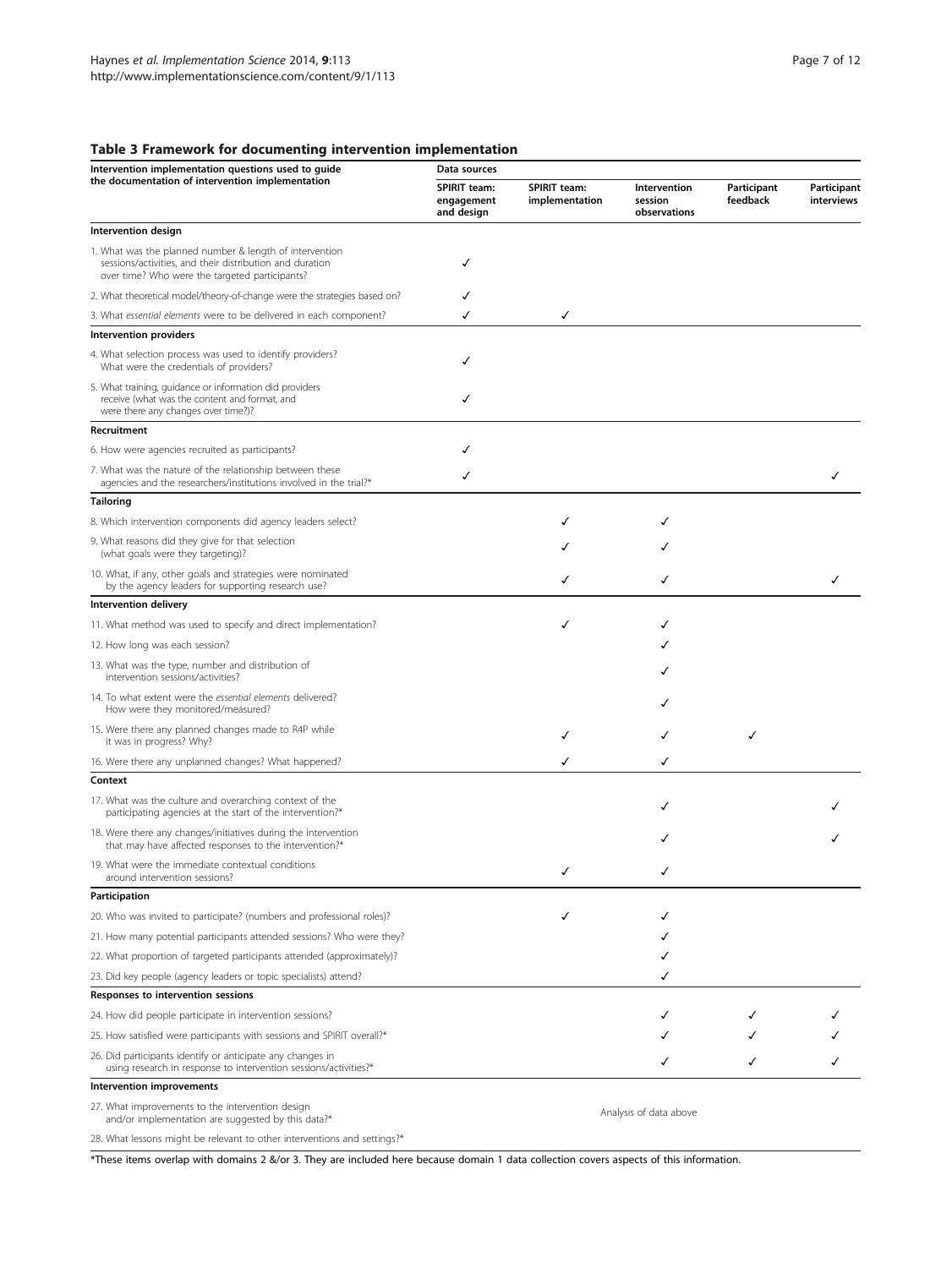specific questions derive from the SPIRIT change principles. Additional file [3](#page-12-0) provides an example of the feedback form used for the Leadership Program session 'Supporting organisational use of evidence.'

- 4. Informal conversations after sessions: When circumstances allow, the evaluation officer engages in conversation with participants about their views of the session, and wider implications of the topic/ contents for their work. Providers are asked about their assessment of the session. Field notes are written immediately afterwards.
- 5. Interviews: Purposively sampled participants from each agency are interviewed at two points: early in their agency's intervention period, and after the intervention has concluded. Interviewees include:
	- a. Each agency's Liaison Person (the member of staff who has been nominated to support the administration and promotion of SPIRIT in their agency).
	- b. Up to six staff identified from their responses to an online survey conducted as part of the outcome measures. They are selected for the range of variation (the highest and lowest scores) in three Domains of this tool: valuing research, confidence in using research, and research use behaviours. Interviewees are not informed of their individual survey scores.
	- c. Further staff identified by the evaluation officer during observation, or by other interviewees, as being highly informative regarding research use in their agency.

The first round of interviews focuses on agency culture and context (see section below). The second round focuses on how the interviewee, their team and the wider organisation perceived and responded to the intervention and other aspects of SPIRIT such as the outcome measures and the process evaluation. A flow chart of open-ended questions and prompts derived from the SPIRIT program logic model is used to explore interviewees' views and accounts of how the intervention may have influenced their, and their organisation's, capacity to use research. A copy of the interview schedule for general participants (i.e., not the Liaison Person or CEO) is available in Additional file [4](#page-12-0). All participant interviews are digitally recorded and professionally transcribed. An unstructured memo is written directly after each interview to capture initial analytic thinking and hypotheses. Memos are further developed when the transcriptions are read, corrected and de-identified.

6. Interviews, meetings and informal conversations: Throughout the trial, information is collected from the people implementing SPIRIT about participation and responses to the intervention, the outcome measures, and the process evaluation. Ad hoc conversations address issues such as how participants are responding to requests to complete outcome measures, and feedback from Liaison People about the administrative tasks they are engaged in. SPIRIT staff were interviewed after agency visits during the pre-intervention agency engagement phase, and continue to be interviewed after they provide mid-intervention feedback (these sessions are not attended by the evaluation officer). Questions focus on agency attitudes to SPIRIT and any factors that might affect engagement and outcomes.

#### Domain 3: Context

We conceptualised context as incorporating the social, structural and political environment of each participating organisation, but focus on six dimensions that we identified from the bodies of literature described earlier:

- (i) work practices and culture;
- (ii) agenda-setting and work prioritisation;
- (iii) leadership styles and how leaders are perceived;
- (iv) how different kinds of information, including research, is accessed, used and valued by individuals and the broader organisation;
- (v) barriers and enablers to using research;
- (vi) any other contextual factors that might affect outcomes.

Four types of data are collected under this Domain:

- 1. Structured observation: The delivery checklist and supplementary field notes are used to collate core information about the context of sessions (site, facilities, etc.).
- 2. Semi-structured observation: During intervention sessions, the evaluation officer takes extensive field notes in relation to the dimensions described above. This information is collated using the same methods as for the participation information (described above in Domain 2, data type 2: Semi-structured and structured observation).
- 3. Interviews: These take place with purposively sampled participants in the early phase of the intervention and focus on capturing information within the six dimensions outlined above. A copy of the interview schedule for general participants is available in Additional file [5.](#page-12-0) The CEO, or equivalent, for each agency will be invited to participate in an interview after the final round of outcome measures is complete. This interview will explore why they participated in the trial, what else was going on in and around the organisation that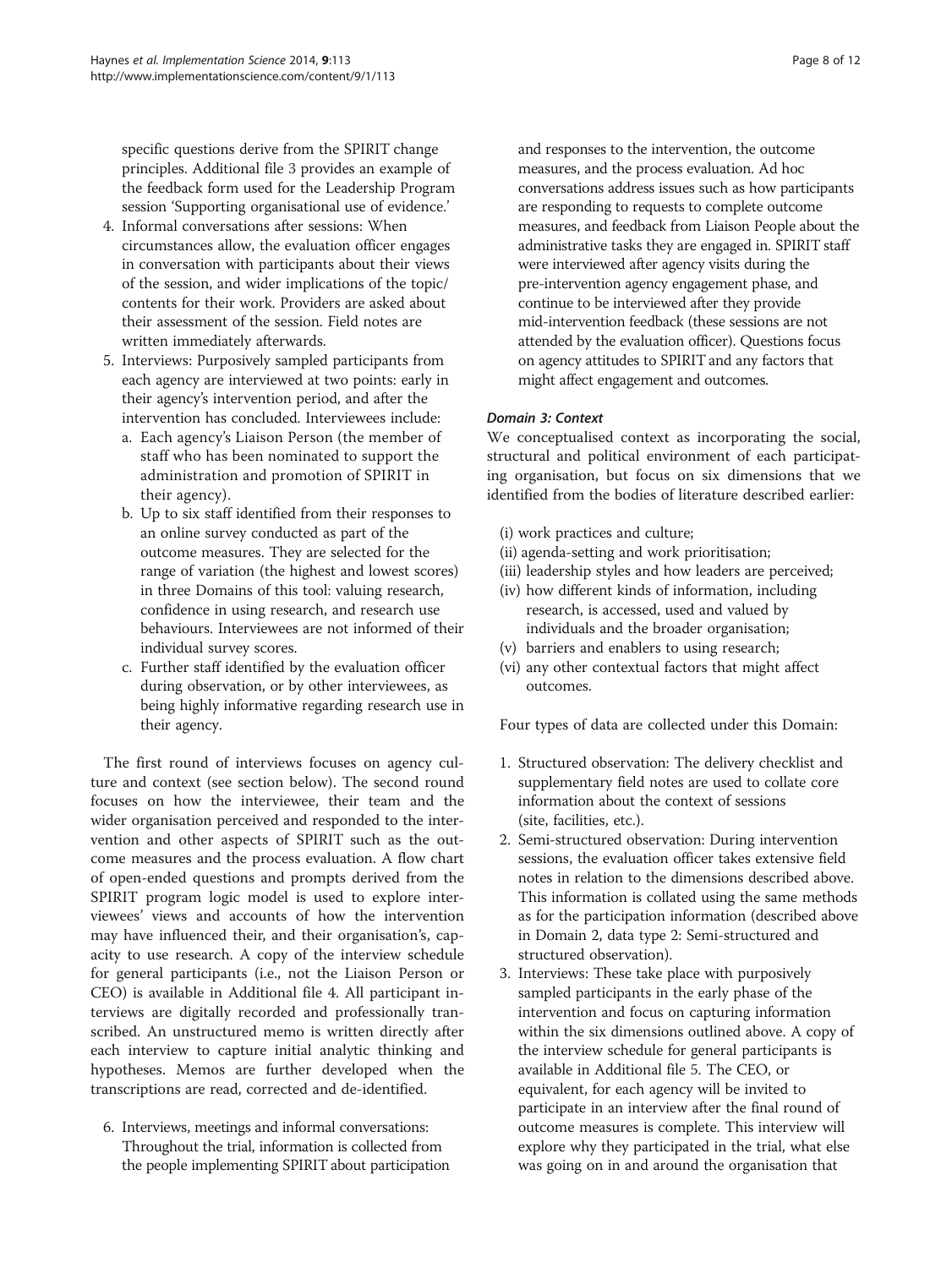might have affected how staff engage with research, and how change does or does not occur in that organisation.

4. Interviews, meetings and informal conversations: The interviews, study management meetings, and informal conversations with SPIRIT staff described under Domain 2 also address contextual issues. This includes feedback from agencies about changes in funding, staff and governance; and how they are being affected by developments in external agencies, politics and the media.

Semi-structured running memos are maintained for each of the six organisations that capture information about participation, responses and contextual changes. They include additional information that is collected opportunistically from a variety of sources including ad hoc conversations with agency staff at non-SPIRIT forums (e.g., conferences) and electronic media such as Twitter and government websites. A cross-agency memo is maintained to capture overarching issues and themes, including emerging themes that require more investigation in the field.

#### Program improvement

Interview and observational data are collected across each Domain to inform program improvement recommendations for future studies. For Domain 1 (implementation), we focus on how delivery might be improved. This includes fidelity considerations (the congruence between intended and actual delivery) and factors that are not specified in the implementation plan, such as dayto-day communication strategies and creative variations introduced by providers. In Domain 2 (participation and response), we ask how the intervention content, structure and techniques might have better met the needs of the targeted personnel in each agency and effected change more successfully. In Domain 3 (context), we focus on how each intervention setting may have influenced proximal outcomes (including participation) and distal outcomes as measured in the trial, and how the design and delivery of the intervention could have been more appropriate for and responsive to agency culture and context.

#### Data management and analysis Domain 1 (implementation)

Data from the delivery checklists and participant feedback forms is entered into a database that contains fields for each item by session and by agency. This provides a comparative overview of delivery fidelity, why intentional and unintentional changes are made, participants' evaluative feedback, and other critical information about intervention sites, program delivery and participation. See Additional file [6](#page-12-0) for an example of the spreadsheet used to collate data about a Leadership Program session. Analysis will focus on variation between agencies in how the intervention was implemented, particularly differences in the proportion of essential elements delivered at each site and differences in participant feedback, and any association between the two.

#### Domains 2 (participation and response) and 3 (context)

All other data (early- and post-intervention interview transcripts, and session, agency and interview memos) are managed using Framework Analysis [\[49,50](#page-13-0)]. Framework allows large amounts of diverse data to be analysed systematically, it is more transparent than most qualitative data analysis methods, it simplifies and supports comparative case analysis, and it enables us to review inprogress analysis as a team [[49,50](#page-13-0)]. All transcripts are uploaded to NVivo 10 [[51](#page-13-0)] and synthesised in matrices. We use three matrices: one for Domain 2 participation and response data; one for Domain 3 context data; and a third that collates data about participants' research and information utilisation. Data are organised both by case (individuals clustered by agency) and by category. Categories were developed by the process evaluation team reviewing preliminary interview data and memos in relation to the process evaluation questions and the SPIRIT program logic model, and multiple coding interview transcripts to test and revise the categories. Categories include the range of intervention implementation strategies and the research engagement actions identified in the SPIRIT program logic model. Additional file [7](#page-12-0) lists the categories used for Domain 2 (participation and response) and Domain 3 (context) framework matrices. Limited qualitative information from two outcome measures is included; the person conducting and coding the outcome measures interviews collates de-identified data from transcripts in relation to the six dimensions used to guide observations (described above) and provides it in a form that allows it to be integrated into the process evaluation framework matrices for analysis. Completed matrices thereby synthesise our varied data within broad categories, in preparation for more interpretive analysis [\[49\]](#page-13-0). Memos from interviews and intervention sessions, agency memos and the overarching cross-agency memo are re-read and coded in NVivo using Domain 2 and 3 framework categories.

All data related to each category is clustered and reviewed inductively, identifying key themes from close reading of the data — across all sessions and participants — to identify and distil the variation of views, experiences and behaviours within each agency. This work includes the development of schematic case studies for each agency. Interpretive memos are written that refine the theme, linking it to corroborating data sources and, when appropriate, linking it to other categories or themes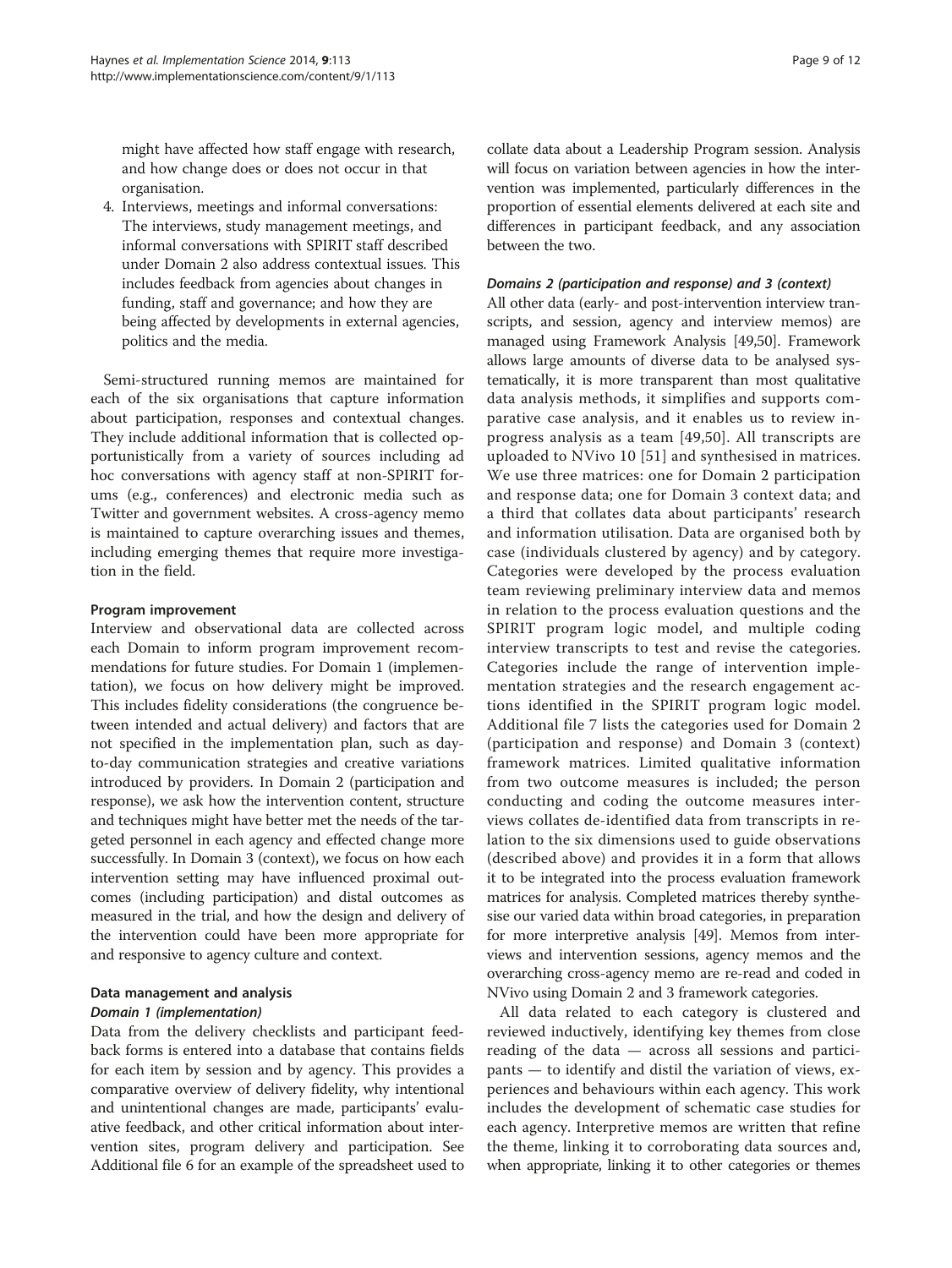in NVivo or in the implementation fidelity database so that each theme is supported by the broadest range of evidence. This data is reviewed in relation to the interactions between delivery, participation and context, and will also be reviewed in relation to outcomes when they are known. Analysis is on-going and guides continuing data collection. Early themes are revisited in the light of subsequent analytical changes [\[49,50\]](#page-13-0). Themes are explored within and across cases and will be reviewed in relation to the outcomes. The small process evaluation team, who co-designed the process evaluation and monitor its implementation, review distilled data and discuss interpretations.

#### Trial status

SPIRIT is currently being implemented. The trial will conclude in April 2015.

#### **Discussion**

In this paper, we describe the design of a process evaluation embedded within a trial of a complex intervention designed to build individual and organisational capacity to use research in policy and program development. We report the methods of the process evaluation and discuss how they are functioning during implementation. In doing so, we contribute to the literature in three ways: (i) we provide a worked example of how to embed process evaluation in the design and evaluation of a complex intervention (these are rare in the literature  $[15]$  $[15]$ ); (ii) we illustrate an approach to tackling the challenges of complexity in the intervention and its implementation settings; and (iii) we provide, to our knowledge, the only detailed example of the methods for a process evaluation of an intervention conducted as part of a randomised trial in policy organisations.

#### Strengths and weaknesses

As an integral part of the SPIRIT trial, the process evaluation is well-resourced, detailed and has good access to a range of rich data sources. Early trialling and consultation with policy and program colleagues helped us identify methods that would be appropriate, feasible and effective. For example, they advised us that focus groups would have low attendance and that interviews would obtain franker responses. Also, that our original plan to use ethnographic methods to study day-to-day work practices would be regarded as unacceptably intrusive, particularly in the context of an evaluation. To date, our methods appear to be appropriate for this trial. They are sufficiently flexible to gather data responsively and, with minor exceptions, there is no indication that the process evaluation has impacted participants' comfort or willingness to express themselves frankly in intervention sessions. Participants have given consent for intervention sessions to be observed and recorded, and the majority have completed anonymous feedback forms with no

negative comments about the process evaluation. External presenters have understood the purpose of fidelity monitoring and have not appeared to be affected by it. Observations of these sessions (particularly those that are highly interactive) provide access to nuanced information about norms, values, processes, priorities and constraints that is helping us develop rich case studies of each agency's organisational context. The two phases of faceto-face interviews (early interviews focus on organisational culture and work processes, while post-intervention interviews focus on impact) are providing valuable insights about the relationships between the intervention, participation and context. Discussion with the multidisciplinary process evaluation team about emerging themes and interpretations strengthens the trustworthiness of findings.

However, we note some weaknesses. The role of the evaluation officer may inhibit full and frank feedback. Participants are aware that she works within the study team that includes the researchers responsible for designing and implementing the intervention, and some seem to assume that she is involved in decisions about design and implementation. This may affect the openness with which they talk about the trial. Also, the evaluation officer is a researcher asking participants about an intervention designed to increase how they value and use research. It is likely that she is not perceived as disinterested, and this may result in social desirability bias in interviews. The process evaluation itself may add to the burden of participation, and people may find it hard to raise this. To date, these factors do not appear to have had significant effects. As in previous interview-based studies with policymakers [[52\]](#page-13-0), respondents have been generous with their time in interviews and our impression is that most have spoken openly, but people with concerns may have been deterred from participating in interviews in the first place.

Lastly, comprehensive evaluation of the action framework is outside the scope of process evaluation, so our contribution to the evolution of the SPIRIT Action Framework will be limited. We should be able to comment on applicability of the Framework within the parameters of this trial, and to flesh out some of the nuances in the relationships between its component parts. But more targeted and responsive data collection and analysis is needed to generate hypotheses that can inform further iterations of the Framework. As in other investigations of policy processes to date, our methods do not fully access the central phenomenon of policy decision-making and the role (current and potential) that research plays in it.

#### Conclusion

This paper presents a detailed protocol for the process evaluation of a unique complex intervention in health policy and program agencies. A key feature of the design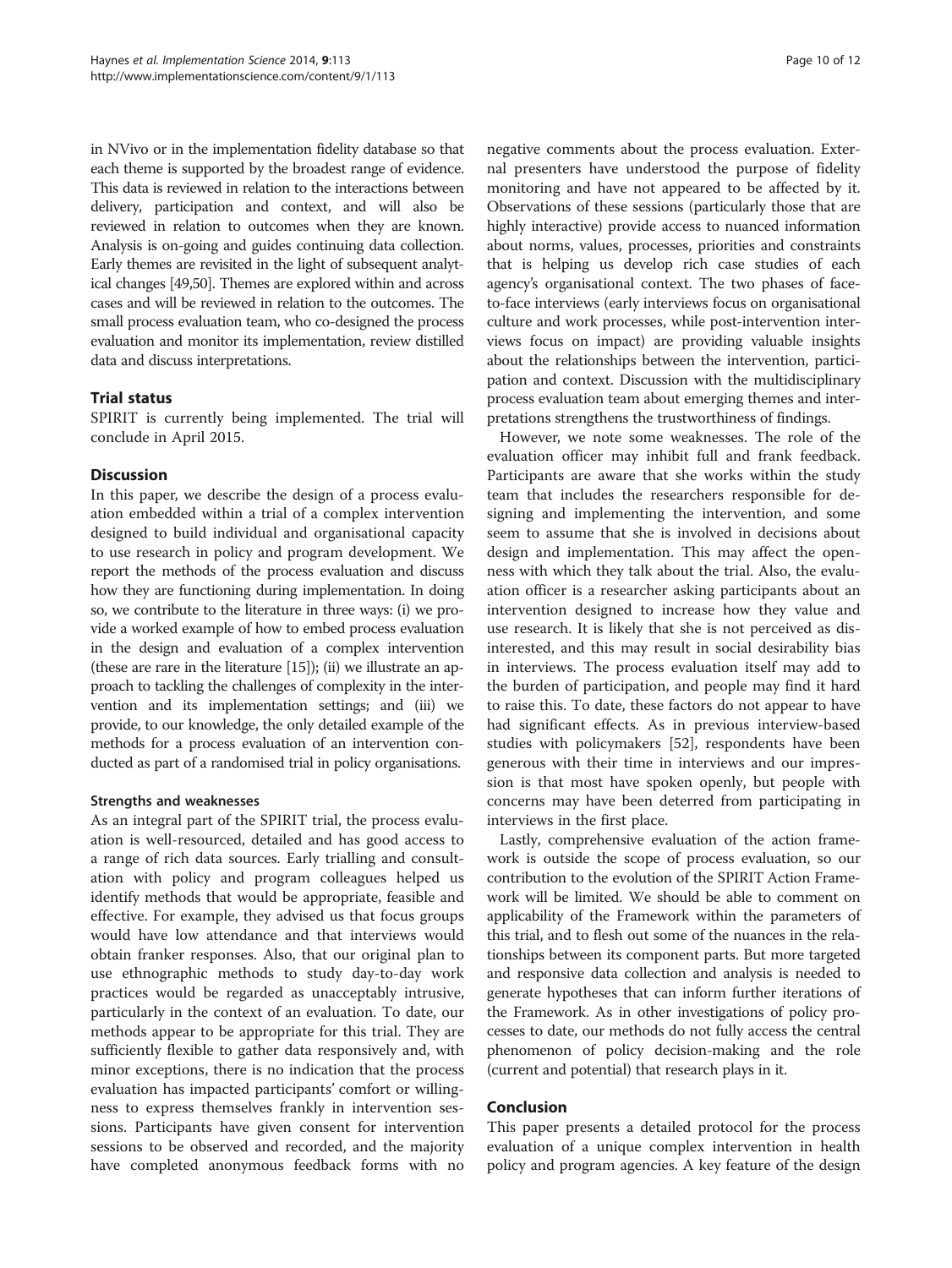<span id="page-12-0"></span>is the development of flexible and pragmatic methods to capture data across three Domains: 1) How the intervention was delivered; 2) How people in each agency participated in and responded to the intervention; and 3) Contextual factors that may affect how the intervention was delivered and received. We provide examples of tools used. The data will be used to develop an understanding of how and why the intervention had the effects it did (or did not) in each setting, and to draw out implications for improving future interventions. In order to conduct a process evaluation in busy policy agencies, we had to develop methods that optimised data collection but minimised discomfort and burden for participants. We discuss some strengths and weakness associated with these methods, informed by reflections on the early implementation of the process evaluation. Given that we found little concrete guidance in the literature to help us develop these methods and tools, our account may provide a useful reference for others developing process evaluations for trials of complex interventions.

## Additional files

[Additional file 1:](http://www.implementationscience.com/content/supplementary/s13012-014-0113-0-s1.docx) Explanation of terms used in this article.

[Additional file 2:](http://www.implementationscience.com/content/supplementary/s13012-014-0113-0-s2.docx) Example of a delivery checklist.

[Additional file 3:](http://www.implementationscience.com/content/supplementary/s13012-014-0113-0-s3.docx) Example of a feedback form.

[Additional file 4:](http://www.implementationscience.com/content/supplementary/s13012-014-0113-0-s4.docx) Post-intervention process evaluation interviews.

[Additional file 5:](http://www.implementationscience.com/content/supplementary/s13012-014-0113-0-s5.docx) Early process evaluation interviews.

[Additional file 6:](http://www.implementationscience.com/content/supplementary/s13012-014-0113-0-s6.docx) Spreadsheet for data management of Leadership program session: 'Supporting organisational use of evidence'.

[Additional file 7:](http://www.implementationscience.com/content/supplementary/s13012-014-0113-0-s7.docx) Categories used for Domain 2 and Domain 3 Framework matrices.

#### Competing interests

SPIRIT is funded as part of the Centre for Informing Policy in Health with Evidence from Research (CIPHER), an Australian National Health and Medical Research Council Centre for Research Excellence (APP1001436) and administered by the University of Western Sydney. The Sax Institute receives a grant from the NSW Ministry of Health. The Australasian Cochrane Centre is funded by the Australian Government through the National Health and Medical Research Council (NHMRC). SC is supported by an NHMRC Career Development Fellowship (1032963). DO holds an NHMRC Public Health Fellowship (606726). DO is an Associate Editor of Implementation Science. All editorial decisions regarding this manuscript were made by another editor.

#### Authors' contributions

AH leads the design and conduct of the process evaluation, and drafted the manuscript. SB, SC, DO, CHS, TT and GG were involved in the design of the process evaluation. SB, SC, DO and GG have a continuing role in monitoring the conduct of the process evaluation. The CIPHER team investigators conceived of the SPIRIT study. All named authors contributed substantially to and approved the final manuscript.

#### Acknowledgements

The writing team wish to thank the people and organisations participating in SPIRIT. We especially thank the staff of the participating organisations who have generously given their time and insight in interviews and other data collection activities. SPIRIT is being conducted by the CIPHER Centre for Research Excellence. CIPHER is a joint project of the Sax Institute; Australasian Cochrane Centre, Monash University; the University of Newcastle; The University of New South Wales; The University of Technology, Sydney; the

Research Unit for Research Utilisation, University of St Andrews and University of Edinburgh; and the University of Western Sydney. We also wish to thank members of the CIPHER team who provided valuable feedback on earlier versions of this manuscript: Anna Williamson, Sally Redman, Andrew Milat, Sally Green and Fiona Blyth.

#### Author details

<sup>1</sup>Sax Institute, 235 Jones Street, Ultimo, NSW 2007, Australia. <sup>2</sup>Australasian Cochrane Centre, School of Public Health and Preventive Medicine, Monash University, The Alfred Centre, 99 Commercial Road, Melbourne, VIC 3004, Australia.<sup>3</sup> Centre for Values, Ethics and the Law in Medicine (VELIM), Medical Foundation Building, Sydney School of Public Health, University of Sydney, 92-94 Parramatta Road, Camperdown, NSW 2006, Australia. <sup>4</sup>Menzies Centre for Health Policy, Victor Coppleson Building, University of Sydney, Camperdown, NSW 2006, Australia. <sup>5</sup>World Vision Australia, 1 Vision Drive Burwood East, VIC 3151, Australia. <sup>6</sup>Centre for Health Research, School of Medicine, Building 3, Campbelltown Campus, University of Western Sydney, Penrith, NSW 2751, Australia. <sup>7</sup> Faculty of Health Science, University of Sydney, 75 East Street, Lidcombe, NSW 2141, Australia.

#### Received: 28 July 2014 Accepted: 12 August 2014 Published online: 27 September 2014

#### References

- 1. Hanney SR, González-Block MA: Evidence-informed health policy: are we beginning to get there at last. Health Res Policy Syst 2009, 22:30.
- 2. Petticrew M, Whitehead M, Macintyre SJ, Graham H, Egan M: Evidence for public health policy on inequalities: 1: the reality according to policymakers. J Epidemiol Community Health 2004, 58:811–816.
- 3. Elliott H, Popay J: How are policy makers using evidence? Models of research utilisation and local NHS policy making. J Epidemiol Community Health 2000, 54:461–468.
- 4. Campbell DM, Redman S, Jorm L, Cooke M, Zwi AB, Rychetnik L: Increasing the use of evidence in health policy: practice and views of policy makers and researchers. Aust N Z Health Policy 2009, 6.
- 5. SUPPORT Project: SUPPORT Tools for evidence-informed health Policymaking (STP). Health Res Policy Syst 2009, 7(Supply 1):S1-S18.
- 6. Moore G, Redman S, Haines M, Todd A: What works to increase the use of research in population health policy and programmes: a review. Evid Policy 2011, 7:277–305.
- 7. Dobbins M, Hanna SE, Ciliska D, Manske S, Cameron R, Mercer SL, O'Mara L, DeCorby K, Robeson P: A randomized controlled trial evaluating the impact of knowledge translation and exchange strategies. Implement Sci 2009, 4:61.
- 8. Huckel-Schneider C, Campbell D, Milat A, Haynes A, Quinn E: What are the key organisational capabilities that facilitate research use in public health policy? Public Health Res Pract 2014, 1(1).
- 9. CIPHER Investigators: Supporting Policy In health with Research: an Intervention Trial (SPIRIT)—protocol for a stepped wedge trial. BMJ Open 2014, 4:e005293.
- 10. Century J, Rudnick M, Freeman C: A framework for measuring fidelity of implementation: a foundation for shared language and accumulation of knowledge. Am J Eval 2010, 31:199–218.
- 11. Harachi TW, Abbott RD, Catalano RF, Haggerty KP, Fleming CB: Opening the Black Box: using process evaluation measures to assess implementation and theory building. Am J Community Psychol 1999, 27:711-731.
- 12. Oakley A, Strange V, Bonell C, Allen E, Stephenson J, Team RS: Health services research - process evaluation in randomised controlled trials of complex interventions. Br Med J 2006, 332:413–416.
- 13. Ling T: Evaluating complex and unfolding interventions in real time. Evaluation 2012, 18:79–91.
- 14. Sanderson I: Evaluation in complex policy systems. Evaluation 2000, 6:433-454.
- 15. Moore G, Audrey S, Barker M, Bond L, Bonell C, Cooper C, Hardeman W, Moore L, O'Cathain A, Tinati T, Wight D, Baird J: Process evaluation in complex public health intervention studies: the need for guidance. J Epidemiol Community Health 2013, 68:101–102.
- 16. Audrey S, Holliday J, Parry-Langdon N, Campbell R: Meeting the challenges of implementing process evaluation within randomized controlled trials: the example of ASSIST (A Stop Smoking in Schools Trial). Health Educ Res 2006, 21:366–377.